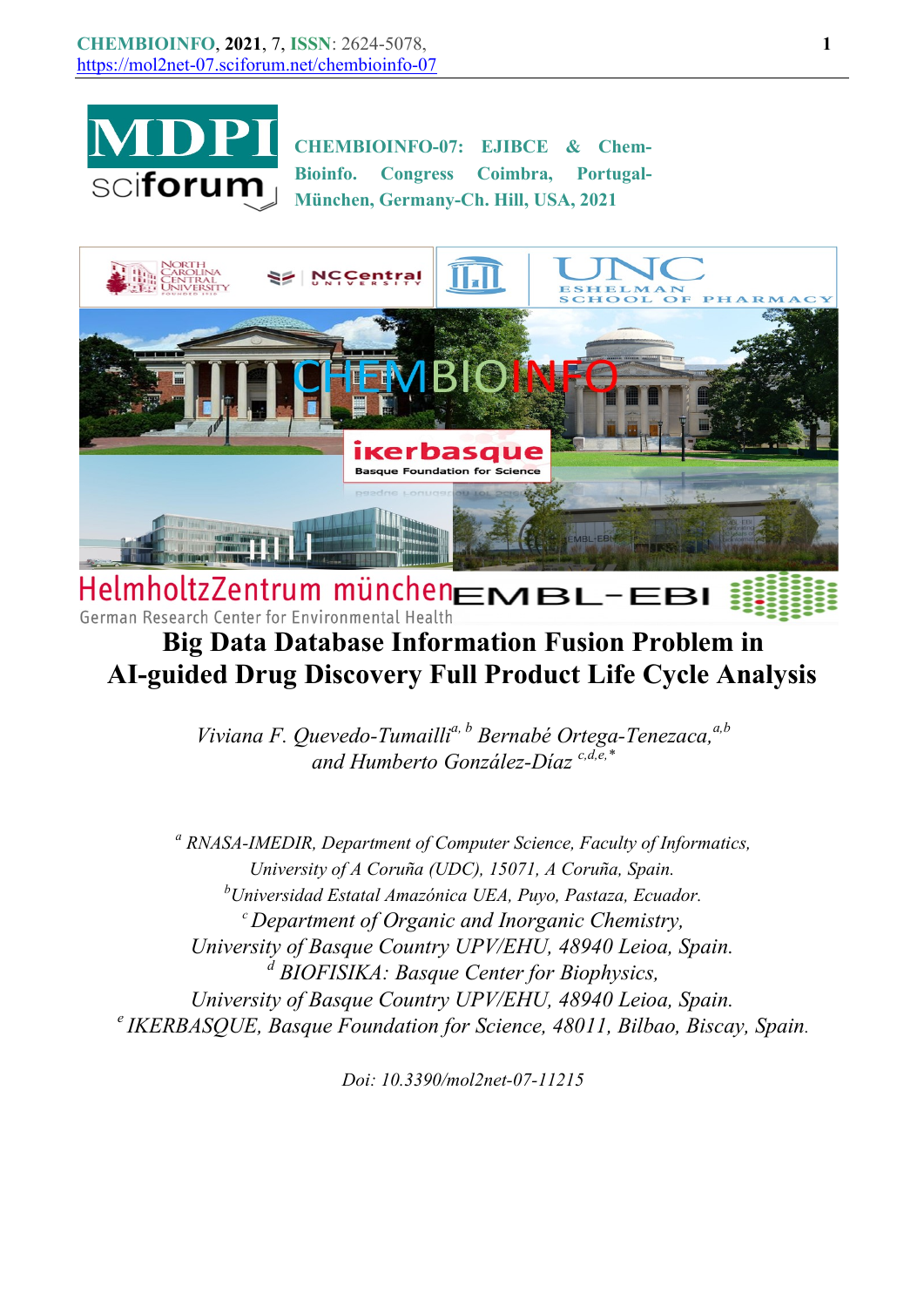Abstract. Artificial Intelligence/Machine Learning (AI/ML) guided drug discovery is an interesting strategy to reduce costs in Drug discovery, Vaccine design, Nanoparticle-drug delivery systems assembly, Biomarkers validation, etc. Until now, most efforts of applying AI/ML techniques in this area focus on one of the phases of product development and not in the full Product Life Cycle (PLC). PLC approaches are of the major importance towards a rational design and sustainability of the final production process. In Pharmaceutical Industry context PLC approach have also multiple specific phases ranging from chemical synthesis/isolation of molecular entities to preclinical studies and preliminary exploratory clinical studies (phase 0) to clinical studies (phase I, II, III) and pharmacoepidemiology and post-marketing studies (phase IV) in real population. Consequently, integral Product Life Cycle (PLC) should incorporate analysis of all or at least various of these phases. However, relevant information for different phases of the PLC, most of the time, may be disperse on different databases. On this situation also emerge multiple cases of contradictory, incomplete, highly variable, sparse, over/under represented, large volume sub-sets of information. In addition, the information available has multiple labels or assay boundary conditions. Some of these conditions are continuous variables like dose, temperature, time of assay, multiple values pharmacological parameters (Ki, IC50, MIC, etc.). Nevertheless, many of these conditions are non-ordinated numeric labels.

We can identify denote these conditions as cj. We are talking, for instance, of  $c0 =$  label of property measured (Ki, IC50, MIC, etc.),  $c1$  = name of target protein,  $c2$  = cell line,  $c3$  = tissue,  $c4$  = organism of assay,  $c5$  = shape of nanoparticle,  $c6$  = type of clinical assay,  $c7$  = gender of patients, etc. In addition, many of these variables may be co-linear, co-dependent, or nested somehow among forming complex networks of interrelationships. For instance, we can measured the same set of parameters c0 to different drug for a subset of target proteins c1 expressed some of them in different tissues c3 of multiple organisms of assay c4, etc. This can be represented as a complex network of interconnections of these labels. Yet another point, usually these conditions can be managed as ontologies associated to an ontology dictionary  $c<sub>i</sub> = c<sub>0</sub>, c<sub>1</sub>, c<sub>2</sub>, c<sub>3</sub>, ...$  cn of deep n. Each one of these ontologies may have many levels or terms. For instance, organisms c4 may be multiple, eg.; human, mouse, rat, rabbit, etc. One last point, many of the instances of the dataset (not only the input variables) are complex systems (formed by sub-systems) with a network-like internal structure. We can see here structure as all the parts of the sub-system, the labels of these parts, the properties of weights of these parts, and the interconnection or links between these parts. This is for instance the case of drugs, proteins, metabolic networks, brain, etc. They all can be seen as sub-systems represented as molecular graphs of interconnected atoms, or protein structure network of interconnected aminoacids, metabolic network of interconnected reactions, etc. These graphs/networks may be constructed at different levels. For instance, the protein may be a network of atoms or a network of aminoacids, the brain may be seen as a network of neurons or a network of cortex regions. Also a population of patients in a sexual disease transmission network or flu epidemic break may be represented as a network of personal contacts or a network of towns. Due to the high amount and complexity of the information to be analyzed in a full/partial PLC analysis in this area this can be seen as a genuine Big Data problem. One approach to this problem may be the use of AI/ML as we mentioned at the beginning.